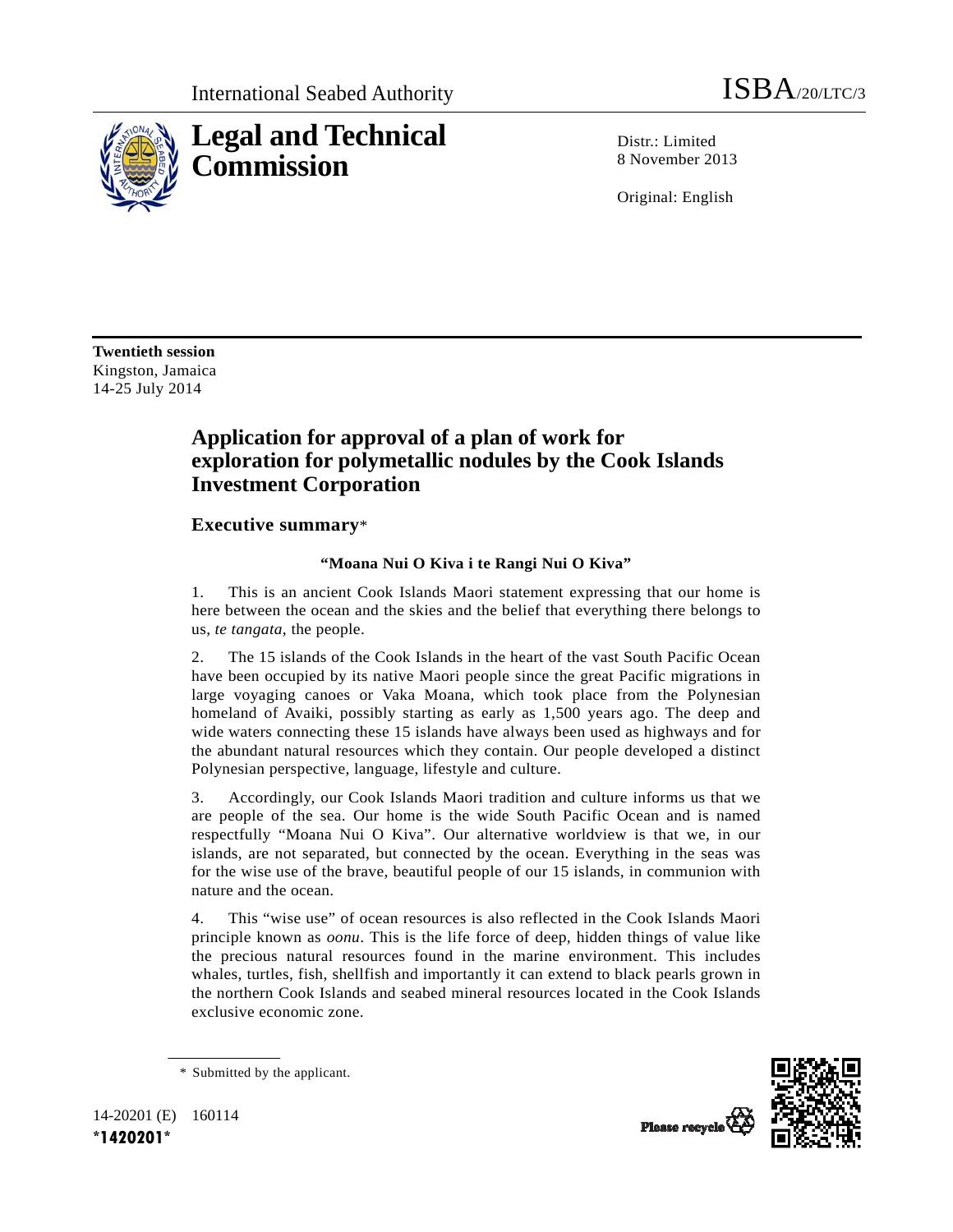5. It is now understood that the Cook Islands has a potentially significant natural resource in manganese nodules located on the ocean floor within its wide and deep exclusive economic zone. It is now estimated at 10 billion tons.

6. The Cook Islands has recently re-engaged with the International Seabed Authority and expressed at the nineteenth session of the Authority in Kingston in July 2013, that not only does it wish to develop its own seabed mineral resources (under its national Seabed Minerals Act 2009, the world's first dedicated seabed minerals legislation), but also wishes to avail itself, as a developing nation, of the opportunities and benefits of the United Nations Convention on the Law of the Sea relating to the seabed mineral resources under the control of the Authority, as part of the common heritage of mankind as expressed in the Convention.

7. Such a beneficial international opportunity has now presented itself to the Cook Islands, which it is actively pursuing in its own specific national interest and for the mutual benefit of its investment partners, stakeholders and the world in general.

8. The Cook Islands is a State party having ratified the 1982 United Nations Convention on the Law of the Sea and has further agreed to be bound to the implementation of Part XI of the Convention.

9. The Cook Islands State entity, the Cook Islands Investment Corporation, is pleased to submit to the International Seabed Authority its application for exploration of polymetallic nodules. Our application is for approval of a plan of work for exploration by way of a contract to be issued by the Authority. The area under application is reserved area A as defined and designated in the decision of the Council of the International Seabed Authority of 26 July 2012 (ISBA/18/C/28). It is situated within the Clarion-Clipperton Fracture Zone of the Pacific.

10. The Cook Islands Investment Corporation is a Cook Islands State-owned enterprise established pursuant to section 3 of the Cook Islands Investment Corporation Act 1998 (as amended) and has its registered office in Avarua at the office of the minister responsible.

11. The Cook Islands Investment Corporation is qualified to apply for reserved area A and is confident that it fulfils the requirements set out by the Authority and that it has both the technical and financial resources to make a positive contribution to the exploration of the Area and the work of the Authority in this respect.

12. The application by the Cook Islands Investment Corporation is supported by CI-GSR, an equal and equitable arrangement between the Cook Islands Government and G-TEC Sea Mineral Resources NV (GSR) of Belgium. GSR signed a contract for the exploration of polymetallic nodules with the Authority on 14 January 2013. The reserved area under this application was studied and defined by GSR as part of its application approved by the Council in July 2012. The formal arrangement between the Government of the Cook Islands and GSR allows for parties to jointly undertake exploration of the reserved area under application, GSR-A, through the Cook Islands State enterprise named Cook Islands Investment Corporation, the applicant.

13. This approach by the Cook Islands Investment Corporation to combine exploration activities for both the reserved area under application by the Cook Islands Investment Corporation (GSR-A) and the area under contract by GSR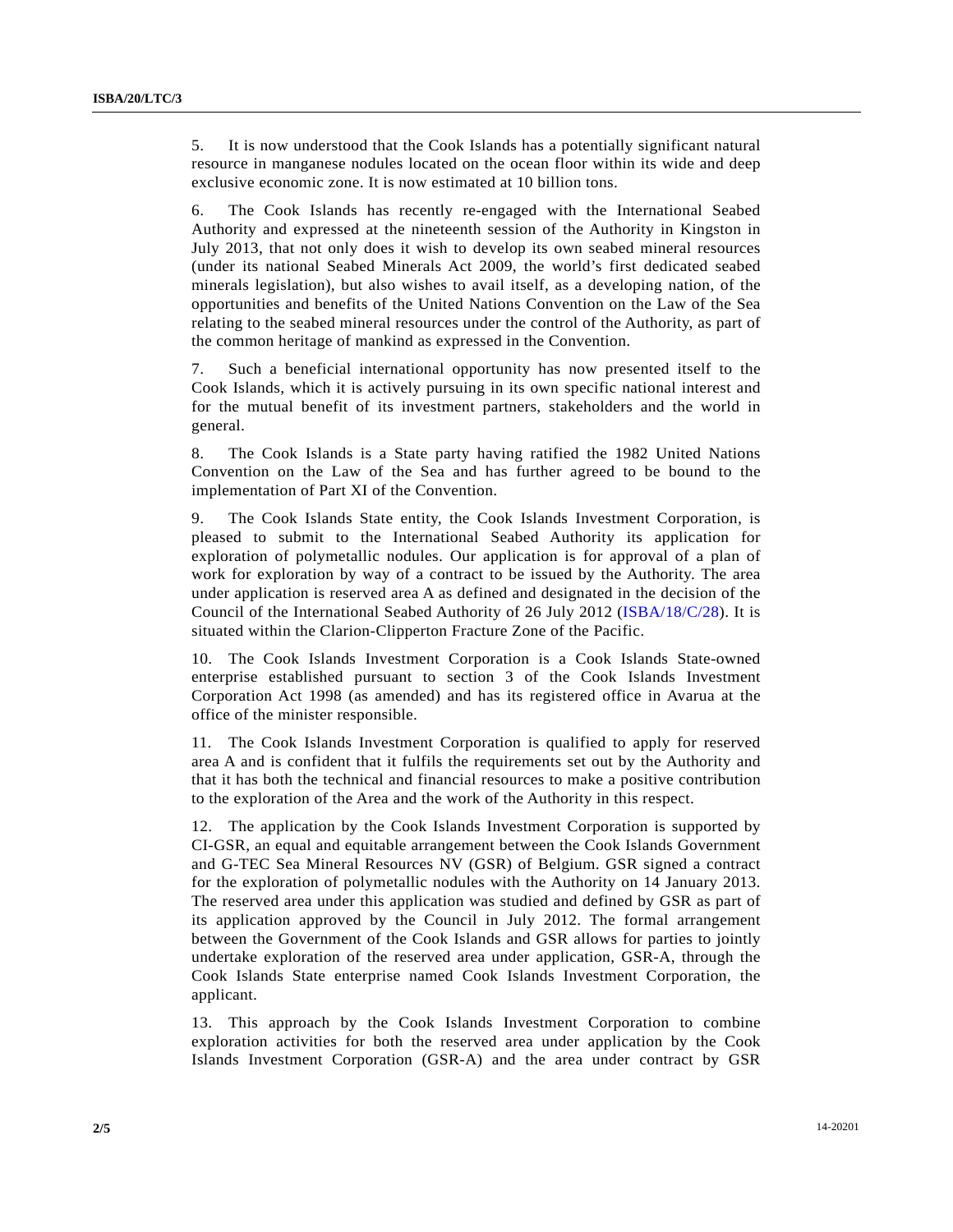(GSR-B) enables us to enhance all relevant synergies in scientific, ecological and economical research and studies to the absolute maximum.

14. The Cook Islands Investment Corporation and GSR further endeavour to align their respective plans of work for exploration in order to improve the efficiency of the campaigns and to achieve a better understanding of the environmental conditions by integrating results covering a larger area. This complementary approach will allow for a more logical scientific approach, minimize costs and prevent overlapping studies and undue environmental impact.

15. The Government of the Cook Islands is aware of the obligations on a sponsoring State enterprise under the United Nations Convention on the Law of the Sea and agrees to assume the responsibilities of a "sponsoring State". Pursuant to article 4 of annex III to the Convention, the Government of the Cook Islands is finalizing the appropriate national legislation and anticipates to have it implemented during the first half of 2014.

16. The Government of the Cook Islands attests that the Cook Islands Investment Corporation has the financial resources at its disposal to undertake the programme of exploration and meet its obligations in accordance with the requirements of the Authority.

17. The Cook Islands Investment Corporation, with the support of CI-GSR, has the relevant managerial experience, skills and technical capability in-house to ensure the effective and efficient implementation of the exploration programme. The Cook Islands Investment Corporation shall apply the principles of ISO14001 to the exploration programme.

18. The Cook Islands Investment Corporation will apply scientific and industry standard and proven techniques to the exploration programme. It will develop and build capacity to meet the relevant needs of the exploration work; exploration requires both adaptive management and the ability to retain focus on the intended goal of the activities, which is to develop sustainable seabed mining for exploitation within the allocated area. If required, the Cook Islands Investment Corporation will seek out additional expertise and sound partnerships to enhance the programme and engage with the activities of the International Seabed Authority in this respect.

19. The Cook Islands Investment Corporation has developed a 15-year plan for exploration work, divided into three phases, each phase builds on the work of the previous and follows a logical progression from better understanding of the environment in the allocated area through development of mining technologies, to full mining tests. This programme aims to arrive at the right technology and methods to take forward an effective and efficient future exploitation programme.

20. The Cook Islands Investment Corporation, supported by CI-GSR, commits itself to engaging in educational and research and design activities to facilitate the exchange of information and building of capabilities in the Cook Islands and other developing countries in accordance with the guidelines from the Authority. The principles of our proposed training programme are set out in the plan of work included in our application. The detailed training programme for candidates from the Cook Islands and other developing nations will be delivered and formalized with the Authority as part of our contract.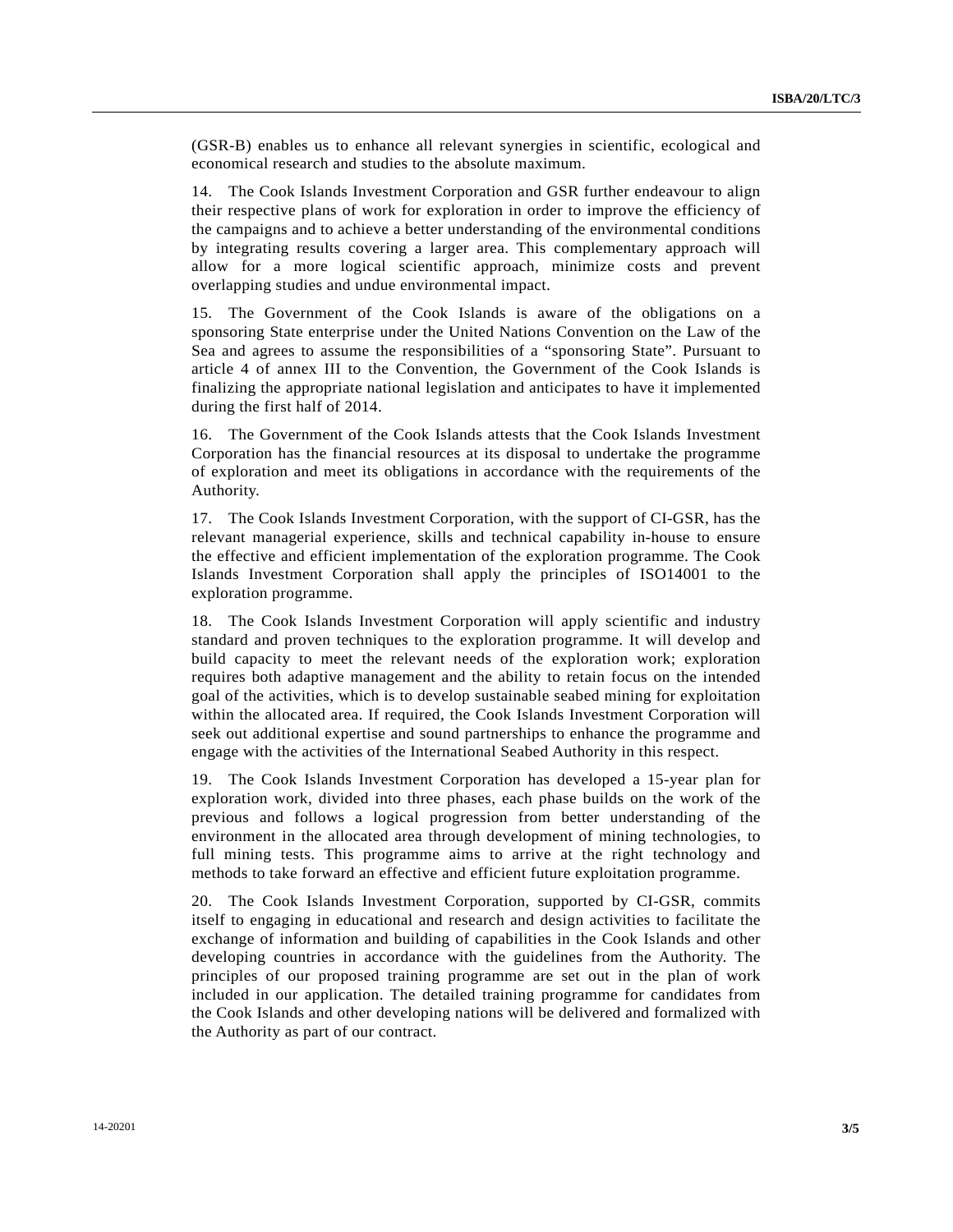21. The anticipated expenditure of the defined programme of activities is \$1.5 million for year one, \$0.5 million for years two, three and five and \$4.0 million for year four; totalling \$7.0 million for the immediate five-year period.

22. The Cook Islands Investment Corporation fully supports the regulations and guidelines of the Authority defining the need to avoid unacceptable harm to the marine environment. We endorse the documents of the Authority placing a rigorous (but necessary) burden on the exploration contractor to consider, assess, monitor and review the possible, potential and actual impacts upon the marine environment and report those to the Authority.

23. There are possible impacts to the marine environment that may be related to the operation of vessels used in exploration or to the exploration activities (in particular those from mining tests). These impacts will be minimized by the effective application of the precautionary principle.

24. Environmental parameters will have an important effect on practical operability in the area but are essential in order to achieve responsible seabed mining of polymetallic nodules. Our responsibility is not only in terms of the existing biology of the deep-sea environment, but also to the influence that the physical parameters have upon any disturbed sediment and also to the health, social and safety aspect of people working for or affected by our operations (directly or indirectly). Our programme of oceanographic and environmental baseline studies shall involve scientific exploration cruises to the allocated area for environmental research and data gathering to allow assessment of potential environmental impacts of both exploration activities and subsequent exploitation.

25. The Cook Islands Investment Corporation will apply all relevant international, regional and domestic conventions and legal requirements for vessels (for example through the International Maritime Organization) that aim to avoid harm arising from the deployment of the exploration vessel. The International Convention for the Prevention of Pollution from Ships will be applied, as well as the Shipboard Oil Pollution Emergency Plan, to cover the eventuality of leakage of fuel and/or lubricants both on board and over the side of the vessel. The Cook Islands Investment Corporation will also apply controls and measures in terms of safe working practices at sea, while also addressing potential hazards and pollution to the environment (water, air or people). We also fully respect the heritage aspects of any finds we may make of archaeological or social significance (to the originating nation and mankind generally).

26. Mitigation measures for possible impacts to the marine environment will be identified through the application of an environmental impact assessment process to the plan of work for exploration. The requirement to complete and submit a full environmental impact assessment (following Authority guidelines) one year in advance of mining tests is clearly understood. The major part of the exploration activities consist of geophysical and hydrographical survey and small-scale sampling using box core samplers; these activities evaluated by the Authority and the National Oceanic and Atmospheric Administration of the United States of America as having no significant adverse environmental impact. The Cook Islands Investment Corporation, however, also recognizes that environmental information will be used to inform and drive mining equipment design that causes the least possible negative impact or harm to the environment.